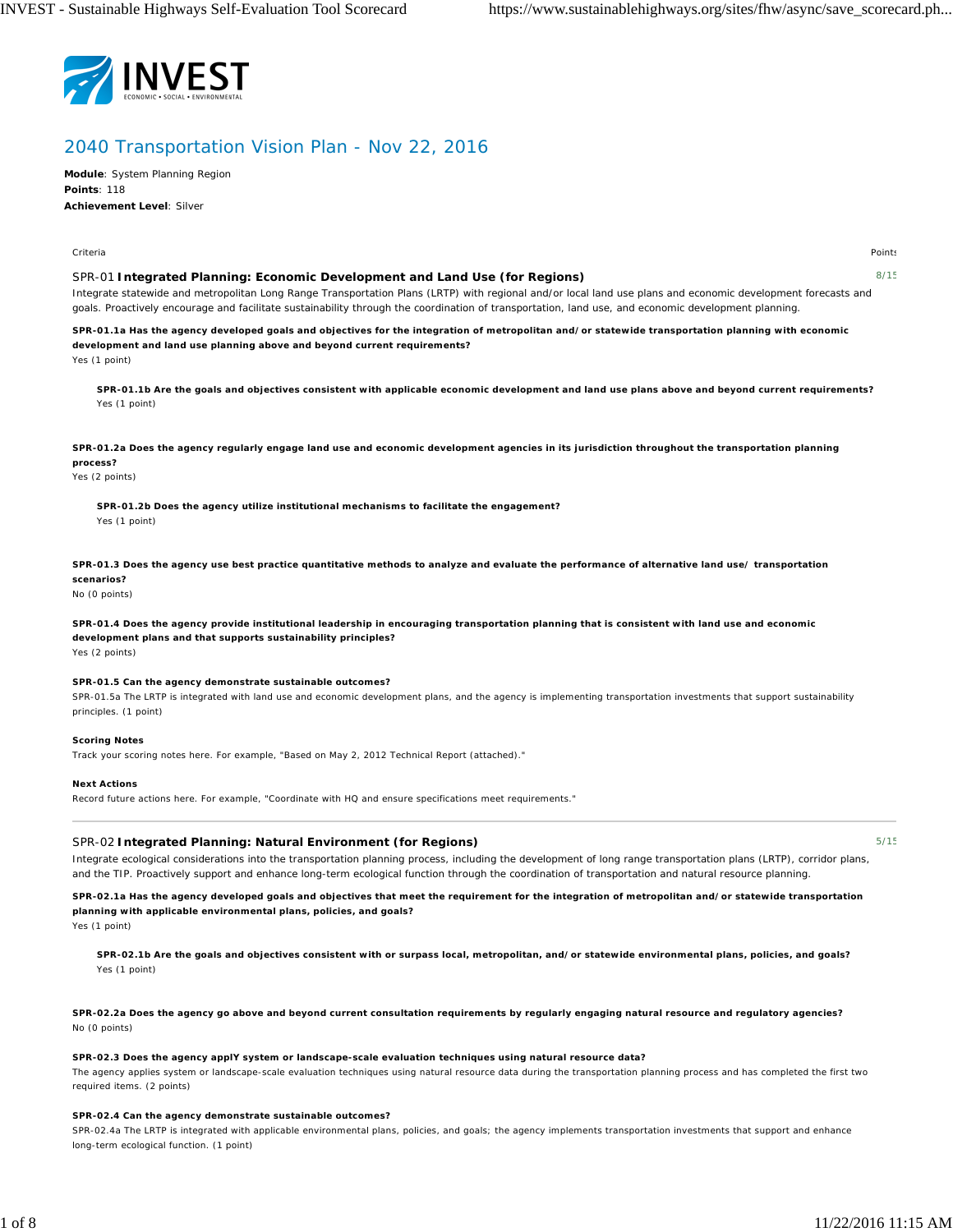#### **Scoring Notes**

Track your scoring notes here. For example, "Based on May 2, 2012 Technical Report (attached)."

#### **Next Actions**

Record future actions here. For example, "Coordinate with HQ and ensure specifications meet requirements."

## SPR-03 **Integrated Planning: Social (for Regions)**

The agency's Long Range Transportation Plan (LRTP) is consistent with and supportive of the community's vision and goals. When considered in an integrated fashion, these plans, goals and visions support sustainability principles. The agency applies context-sensitive principles to the planning process to achieve solutions that balance multiple objectives to meet stakeholder needs.

**SPR-03.1 Do the metropolitan and/or statewide transportation planning agencies share the community's vision for overall sustainability efforts; are transportation-related goals and objectives are consistent with that vision?** Yes (2 points)

**SPR-03.2 Does the agency successfully identify a diverse range of stakeholders and public participants?** Yes (0 points)

**SPR-03.2a Does the agency identify a diverse range of stakeholders and public participants, which include, at a minimum, all interested parties (as defined by current regulations), in addition to all other parties potentially affected by changes to the transportation system?** Yes (1 point)

**SPR-03.2b Does the agency give special consideration and attention to the engagement of low-income, minority, disabled, and linguistically isolated populations, and use a diverse and innovative range of public involvement techniques to ensure the engagement process is inclusive?** Yes (2 points)

**SPR-03.2c Does the agency include an education component so that stakeholders understand the transportation planning process and are able to better provide informed and meaningful input?** Yes (1 point)

**SPR-03.3a Does the agency use a transparent process to inform stakeholders how their input will be used and then follow through accordingly?** Yes (1 point)

**SPR-03.3b Does the agency demonstrate to stakeholders how their input was used to inform and affect transportation planning decisions?** Yes (2 points)

**SPR-03.4 Can the agency demonstrate sustainable outcomes?**

Yes (0 points)

**SPR-03.4a Does the agency implement transportation investments that support the community's vision and goals and help achieve sustainability outcomes?** Yes (1 point)

**SPR-03.4b Does the LRTP include performance measures to assess the effectiveness of its public involvement process?**

Yes (2 points)

**SPR-03.4c Does the agency monitor progress toward goals for at least one year and can the agency demonstrate measureable advancement toward goals?**

Yes (3 points)

#### **Scoring Notes**

Track your scoring notes here. For example, "Based on May 2, 2012 Technical Report (attached)."

#### **Next Actions**

Record future actions here. For example, "Coordinate with HQ and ensure specifications meet requirements."

#### SPR-04 **Integrated Planning: Bonus (for Regions)**

The agency has a continuing, cooperative, and comprehensive (3-C) transportation planning process. Planners and professionals from multiple disciplines and agencies (e.g., land use, transportation, economic development, energy, natural resources, community development, equity, housing, and public health) work together to incorporate and apply all three sustainability principles when preparing and evaluating plans.

## **SPR-04.1 Does the agency's transportation planning occur within an integrated and collaborative planning process?**

The agency is making progress toward conducting its transportation planning within an interdisciplinary planning process; however, the three sustainability principles have not yet been fully integrated into the transportation planning document(s) for its jurisdiction. (5 points)

#### **Scoring Notes**

Track your scoring notes here. For example, "Based on May 2, 2012 Technical Report (attached)."

## **Next Actions**

Record future actions here. For example, "Coordinate with HQ and ensure specifications meet requirements."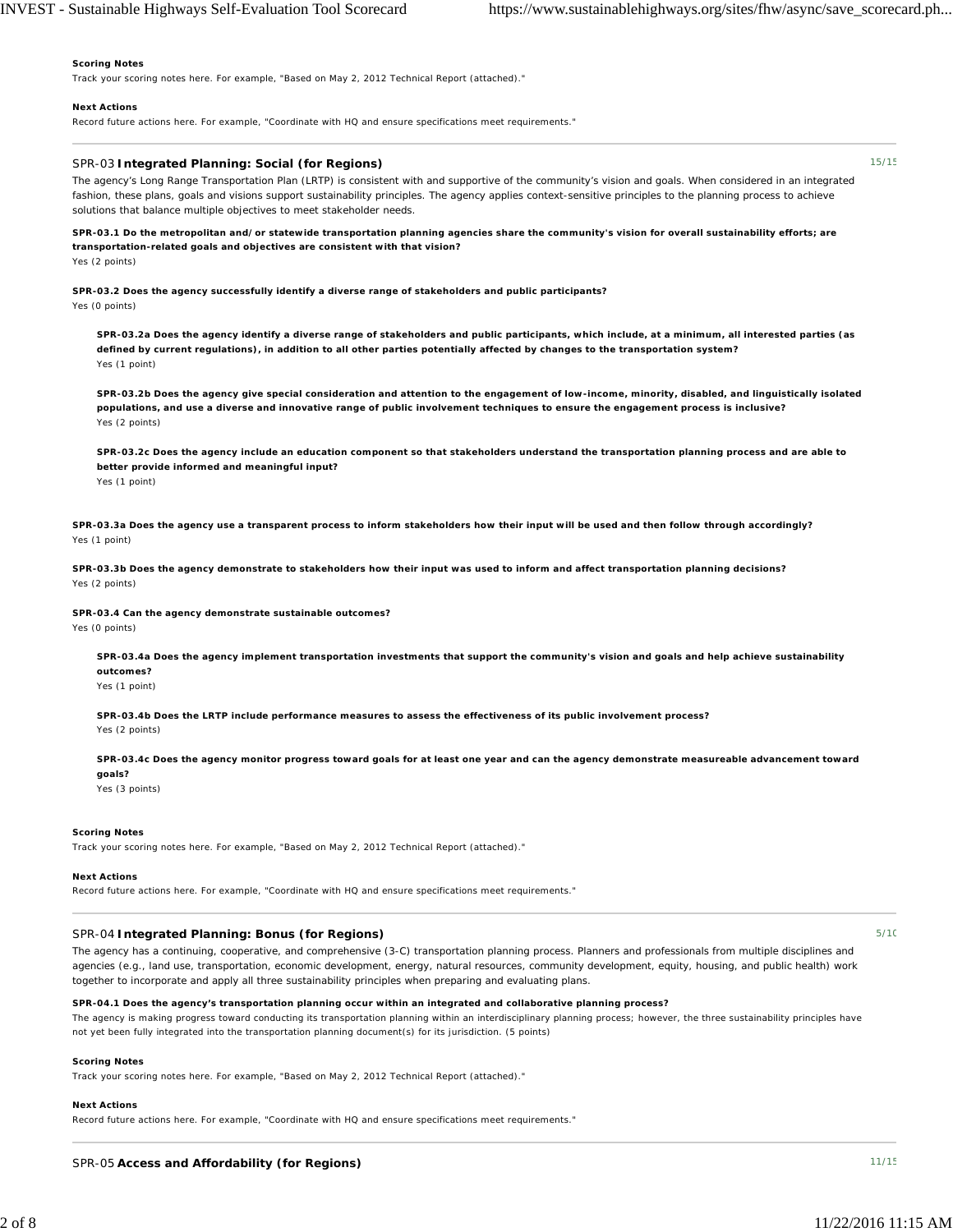Enhance accessibility and affordability of the transportation system to all users and by multiple modes.

**SPR-05.1a Do system planning documents analyze physical access and identify specific population groups or areas where this is an issue?** Yes (1 point)

**SP-05.1b Do system planning documents analyze access and equity and identify specific populations or areas where this is an issue?** Yes (1 point)

**SPR-05.1c Do system planning documents analyze affordability and identify specific populations or areas where this is an issue?** Yes (2 points)

**SPR-05.1d Do system planning documents include documentation of targeted, enhanced outreach or communication that has been used to engage these population groups or areas in the transportation planning process?** Yes (2 points)

**SPR-05.2a Does the agency use travel model, census, geospatial, and other data to quantitatively evaluate the nature and distribution of accessibility and affordability concerns in its jurisdiction?**

Yes (2 points)

**SPR-05.2b Does the agency analyze how its transportation planning documents address or improves issues?** Yes (3 points)

**SPR-05.3a Does the LRTP include sustainability-related performance measures that can be used to monitor the effects of plan implementation on transportation accessibility and affordability?** No (0 points)

## **Scoring Notes**

Track your scoring notes here. For example, "Based on May 2, 2012 Technical Report (attached)."

#### **Next Actions**

Record future actions here. For example, "Coordinate with HQ and ensure specifications meet requirements."

## SPR-06 **Safety Planning (for Regions)**

Agency integrates quantitative measures of safety into regional planning policies, ordinances, activities, projects, and programs, and across all modes and jurisdictions.

**SPR-06.1 Does the agency collaborate and participate in the development and implementation of the State Strategic Highway Safety Plan?**

Yes, the agency actively collaborates in the creation of the SHSP but is not implementing the SHSP as part of agency-specific planning and programming activities. (1 point)

**SP-06.2a Has the agency incorporated the Toward Zero Death (TZD) vision and implementing TZD as part of its transportation planning activities?** No (0 points)

# **SPR-06.2b Has the agency developed strategies/plans to support TZD?**

No (0 points)

**SPR-06.3 Does the agency develop a plan that incorporates safety into short- and long-range transportation planning?**

The agency has developed a system-wide approach to identify expenditures on programs, projects, and activities that target a reduction in fatalities and serious injuries in the region (1 point)

**SPR-06.4 Does the agency integrate quantitative safety performance measures into the transportation planning process?**

The agency has not integrated safety performance measures into transportation planning process or the agency uses crash rates as a measure to identify system needs. (0 points)

#### **SPR-06.5a Does the agency incorporate and integrate quantitative safety considerations into the selection and evaluation of strategies for different user groups?**

Yes (1 point)

**SPR-06.5b Does the agency select strategies that include systemic treatments with proven effectiveness in reducing fatalities and serious injuries?** Yes (1 point)

**SPR-06.6 Does the agency integrate statistically sound approaches to determine projected safety performance into the long-range transportation planning process?**

No (0 points)

**SP-06.7a Does the agency system plan or program include safety-related performance measures?**

No (0 points)

#### **Scoring Notes**

Track your scoring notes here. For example, "Based on May 2, 2012 Technical Report (attached)."

#### **Next Actions**

Record future actions here. For example, "Coordinate with HQ and ensure specifications meet requirements."

## SPR-07 **Multimodal Transportation and Public Health (for Regions)**

4/15

Expand travel choices and modal options by enhancing the extent and connectivity of multimodal infrastructure. Support and enhance public health by investing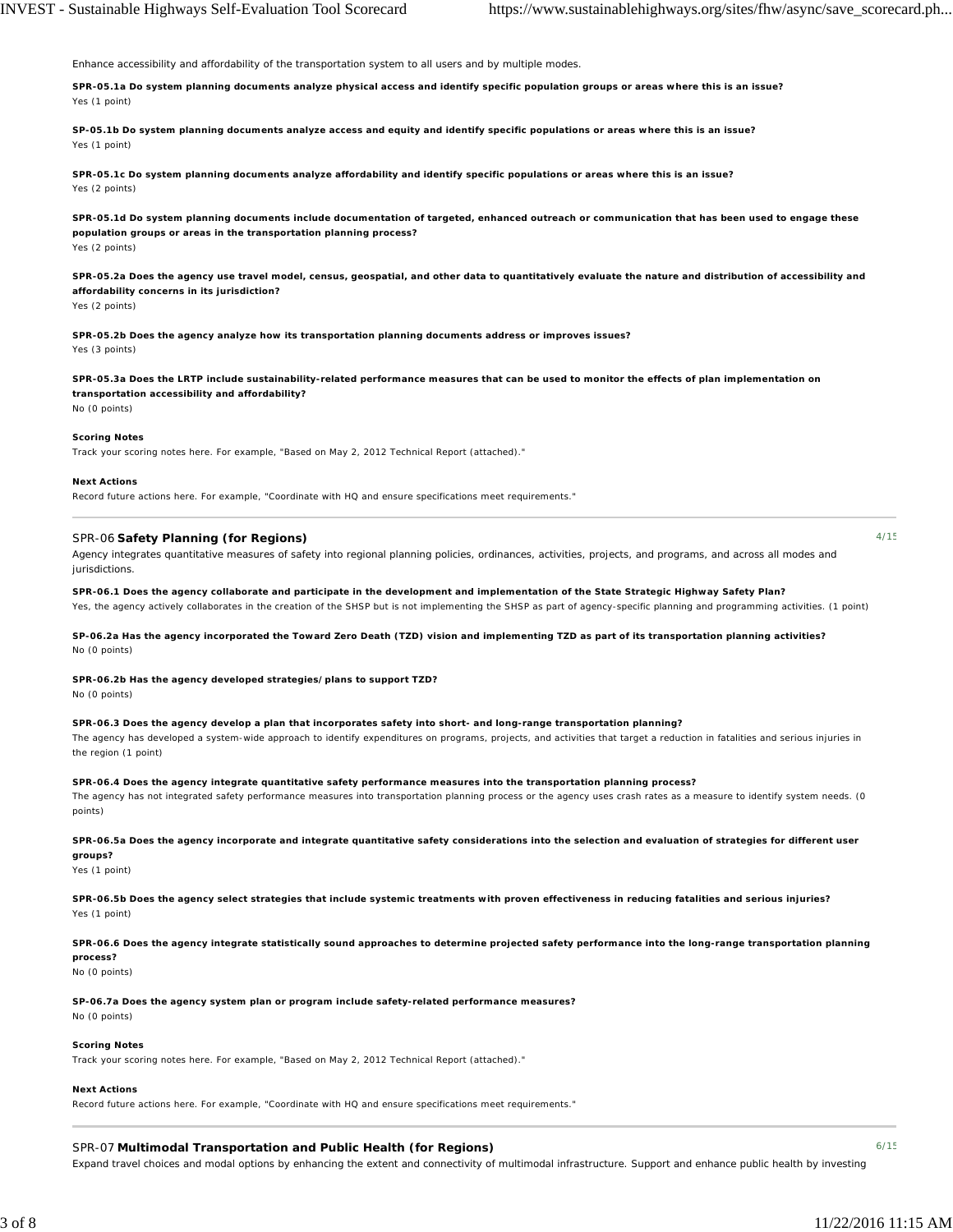in active transportation modes.

**SPR-07.1a Has the agency developed goals and objectives for enhancing the extent and connectivity of multimodal infrastructure within its jurisdiction?** Yes (1 point)

**SPR-07.1b Has the agency developed goals and objectives related to active transportation and the improvement of public health?** Yes (1 point)

**SPR-07.2 Does the agency regularly engage public health and active mode stakeholders?** Yes (2 points)

**SPR-07.3a Does the agency's planning process include and prioritize active, non-motorized transportation projects and programs as a component of the LRTP?**

Yes (1 point)

**SPR-07.3b Does the agency's LRTP integrate transit, pedestrian, bicycle, and roadway networks so that intermodal connections are safe and convenient?**

Yes (1 point)

**SPR-07.3c Has the agency evaluated the health impacts of the LRTP to determine whether the planned transportation investments will help the agency to meet its public health and active transportation goals?**

No (0 points)

**SPR-07.4 Does the agency evaluate its progress toward meeting its multimodal and public health goals and makes adjustments as necessary?** No (0 points)

#### **Scoring Notes**

Track your scoring notes here. For example, "Based on May 2, 2012 Technical Report (attached)."

#### **Next Actions**

Record future actions here. For example, "Coordinate with HQ and ensure specifications meet requirements."

## SPR-08 **Freight and Goods Access & Mobility (for Regions)**

Implement a transportation plan that meets freight access and mobility needs while also supporting triple bottom line sustainability principles.

**SPR-08.1a Does the agency include in system plans, specific provisions for maintaining and improving freight reliability and connectivity between modes and to freight generators for both inter- and intra-city freight, in ways that enhance sustainability?** Yes (1 point)

**SPR-08.1b Does the agency consider multimodal freight mobility needs in the planning process?** Yes (1 point)

**SPR-08.2a Does the agency regularly engage freight service providers, stakeholders, workers, and representative in developing transportation planning documents?**

Yes (2 points)

**SPR-08.2b Does the agency utilize institutional mechanisms to facilitate the engagement of freight stakeholders?** No (0 points)

**SPR-08.3a Does the agency include and monitor freight access performance measures in planning documents?** No (0 points)

**SPR-08.3b Does the agency include and monitor freight mobility performance measures in planning documents?** No (0 points)

**SPR-08.4a Does the agency provide for planning, evaluating, maintaining and improving intermodal freight connectors and linkages to freight generators at all levels?**

Yes (2 points)

**SPR-08.4b Does the agency provide for planning, evaluating, maintaining, and enhancing freight mobility utilizing appropriate quantitative measures and monitoring for freight modes?** Yes (2 points)

**SPR-08.4c Does the agency monitor progress toward goals for at least one year and show measurable advancement toward goals?** No (0 points)

## **Scoring Notes**

Track your scoring notes here. For example, "Based on May 2, 2012 Technical Report (attached)."

#### **Next Actions**

Record future actions here. For example, "Coordinate with HQ and ensure specifications meet requirements."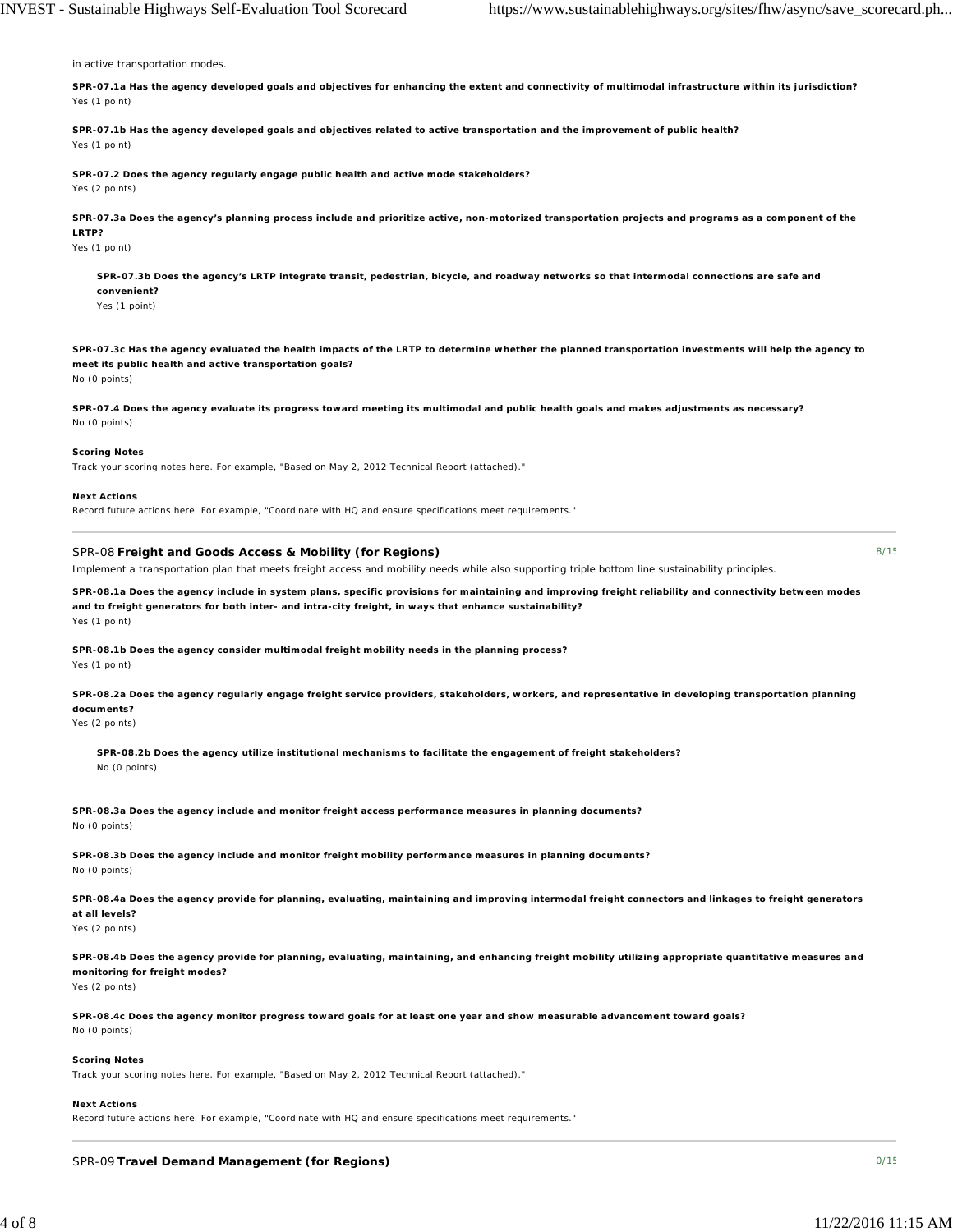Reduce vehicle travel demand throughout the system.

**SPR-09.1a Has the agency developed quantifiable TDM goals and objectives for reducing travel demand for the transportation network within its jurisdiction?**

No (0 points)

**SPR-09.2 Is the agency implementing a comprehensive TDM program that includes several of the various types of TDM strategies described?** The agency is implementing less than two of the TDM strategies. (0 points)

**SPR-09.3 Does the agency have quantifiable TDM performance measures and can the agency demonstrate ongoing monitoring of its TDM program?** The agency does not have TDM performance measures and is not conducting ongoing monitoring of its TDM program. (0 points)

#### **SPR-09.4 Can the agency demonstrate sustainable outcomes?**

The agency cannot document that they have met or are making measurable progress toward meeting their TDM goals and objectives. (0 points)

#### **Scoring Notes**

Track your scoring notes here. For example, "Based on May 2, 2012 Technical Report (attached)."

#### **Next Actions**

Record future actions here. For example, "Coordinate with HQ and ensure specifications meet requirements."

## SPR-10 **Air Quality & Emissions (for Regions)**

To plan, implement, and monitor multimodal strategies to reduce emissions and to establish a process to document emissions reductions.

**SPR-10.1 Has the agency developed goals and objectives for the reduction of air emissions in transportation planning documents?** Yes (1 point)

**SPR-10.2 Does the agency regularly engage partner agencies throughout the transportation planning process?** Yes (2 points)

**SPR-10.3 Is the agency implementing multimodal strategies as part of a transportation plan to reduce emissions?** Yes (0 points)

**SPR-10.3a Are transportation demand management strategies implemented?** No (0 points)

**SPR-10.3b Are transportation system management strategies implemented?** No (0 points)

**SPR-10.3c Are vehicle technologies implemented?** Yes (2 points)

**SPR-10.3d Are fuel technologies and supporting infrastructure implemented?** Yes (2 points)

## **SPR-10.4 Was an emissions analysis performed?**

No (0 points)

#### **Scoring Notes**

Track your scoring notes here. For example, "Based on May 2, 2012 Technical Report (attached)."

#### **Next Actions**

Record future actions here. For example, "Coordinate with HQ and ensure specifications meet requirements."

## SPR-11 **Energy and Fuels (for Regions)**

Reduce the energy and fossil fuel consumption from the transportation sector and document it in the transportation planning process.

**SPR-11.1a Has the agency developed energy and/or fossil fuel reduction goals and objectives for the transportation system within its jurisdiction?** Yes (1 point)

**SPR-11.1b Are the goals and objectives consistent with relevant state and/or metropolitan goals and objectives for reducing energy and fossil fuel consumption?** Yes (1 point)

**SPR-11.2a Has the agency developed and does the agency maintain a baseline inventory of current energy and/or fossil-fuel consumption from transportation?**

None (0 points)

**SPR-11.3 Is the agency developing a plan and implementing strategies to reduce transportation-related energy and/or fossil fuel usage?** No (0 points)

**SPR-11.4 Does the agency develop performance measures, monitor progress and demonstrate sustainable outcomes?** No (0 points)

 $2/15$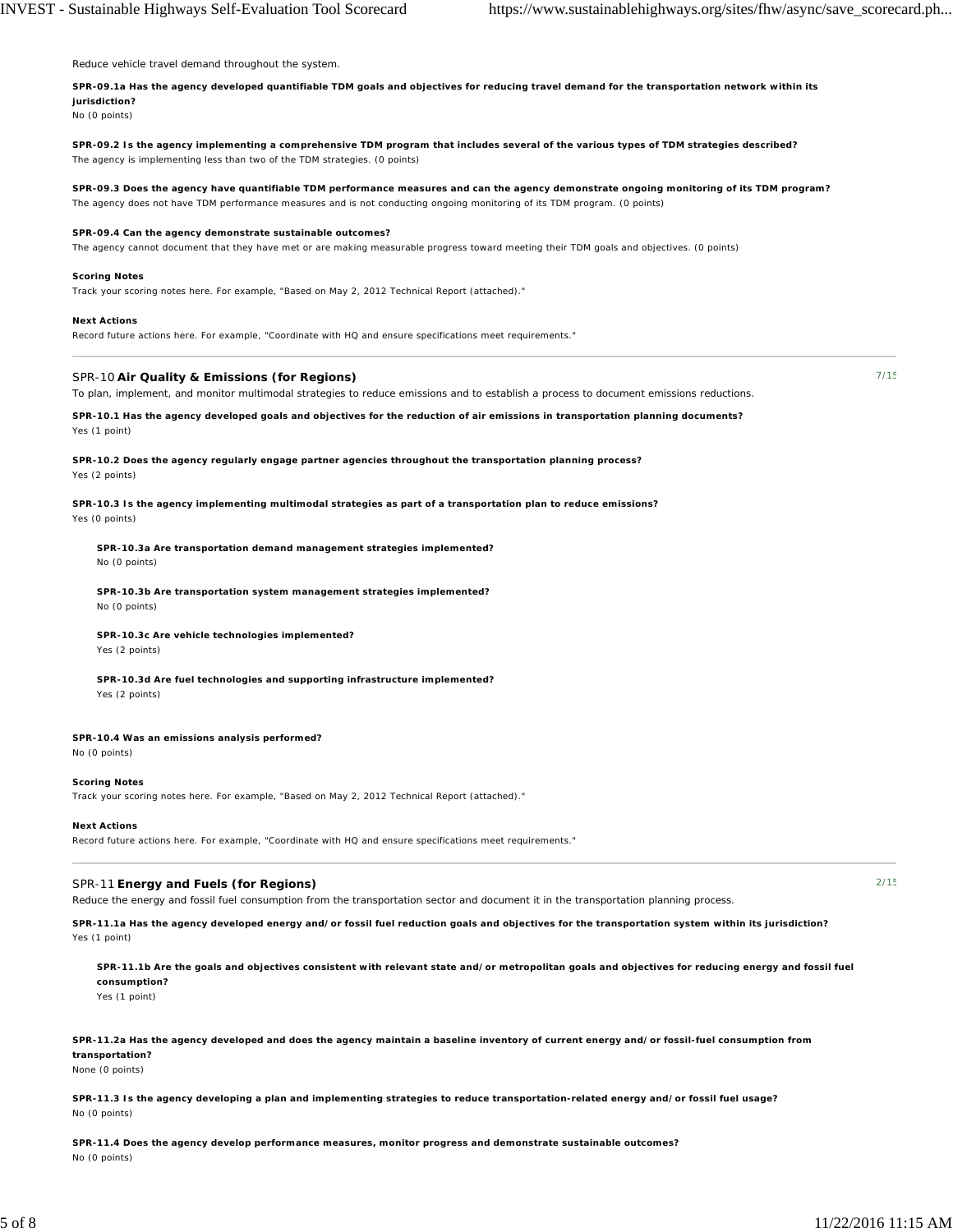#### **Scoring Notes**

Track your scoring notes here. For example, "Based on May 2, 2012 Technical Report (attached)."

#### **Next Actions**

Record future actions here. For example, "Coordinate with HQ and ensure specifications meet requirements."

### SPR-12 **Financial Sustainability (for Regions)**

Evaluate and document that financial commitments made across transportation system plans are reasonable and affordable.

**SPR-12.1 Is an inter-agency, cooperative approach for advanced revenue forecasting practices used?** Yes (0 points)

**SPR-12.1a Does the agency engage in regular and comprehensive coordination and information sharing among affected agencies during the development of revenue forecasts?**

Yes (2 points)

**SPR-12.1b Does the agency undertake systematic forecast updates?** Yes (3 points)

**SPR-12.1c Does the agency have established processes for engaging stakeholders in a dialogue about the implications of any changes in revenue forecasts?**

Yes (2 points)

**SPR-12.2 Is an inter-agency, cooperative approach for advanced project estimating practices used?** Yes (0 points)

**SPR-12.2a Does the agency keep accurate records of all changes to the project scope and document their impact on costs?** Yes (2 points)

**SPR-12.2b Does the agency avoid formula-driven cost estimating procedures in favor of project-specific methods?** Yes (3 points)

**SPR-12.2c Does the agency complete systematic cost updates regularly?** Yes (3 points)

#### **Scoring Notes**

Track your scoring notes here. For example, "Based on May 2, 2012 Technical Report (attached)."

#### **Next Actions**

Record future actions here. For example, "Coordinate with HQ and ensure specifications meet requirements."

### SPR-13 **Analysis Methods (for Regions)**

Agencies adopt and incentivize best practices in land use, socioeconomic and transportation systems analysis methods.

**SPR-13.1a Does the agency demonstrate that the analysis has a strong foundation in observed data suitable for developing tools which model the land use, socioeconomic, transport, and environmental systems?**

Yes (1 point)

**SPR-13.1b Does the agency demonstrate that the data used in planning analysis are evaluated and updated on a regular basis?** Yes (2 points)

**SPR-13.2 Does the agency have a current strategic plan, analysis program, or equivalent?** No (0 points)

**SP-13.3a Does the agency's organizational structure include a technical committee to review data collection/ quality, planning assumptions, and forecasting methods?**

Yes (2 points)

**SP-13.3b Has the agency convened a peer review of its analysis methods?** No (0 points)

**SPR-13.3c Has the agency convened a peer review of its travel demand model?** Yes (3 points)

## **Scoring Notes**

Track your scoring notes here. For example, "Based on May 2, 2012 Technical Report (attached)."

#### **Next Actions**

Record future actions here. For example, "Coordinate with HQ and ensure specifications meet requirements."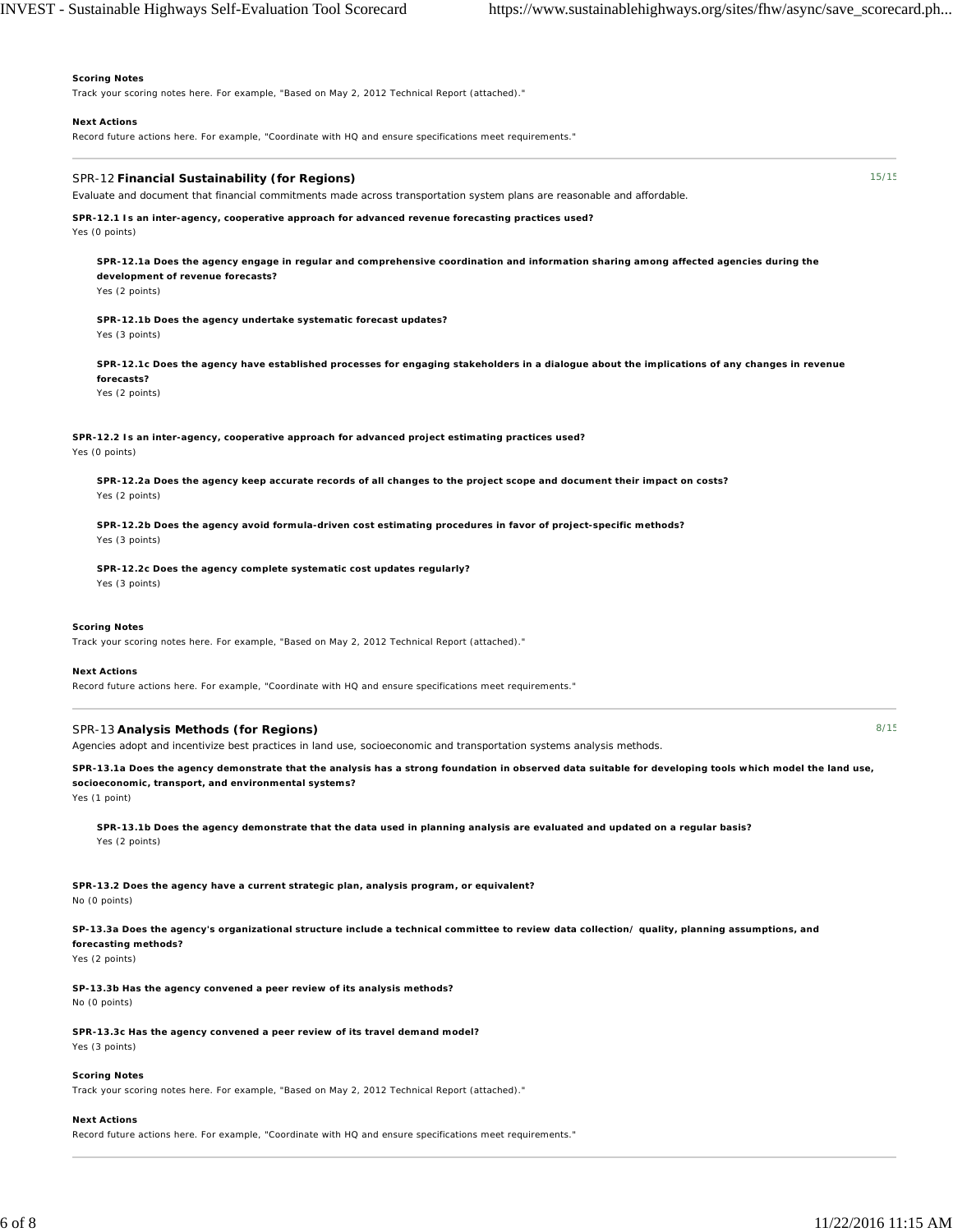3/15

# SPR-14 **Transportation Systems Management and Operations (for Regions)** Optimize the efficiency of the existing transportation system.

**SPR-14.1a Has the agency developed clearly defined goals and objectives for improving the efficiency of the transportation system within its jurisdiction?** Yes (1 point)

**SPR-14.1b Are the goals and objectives also consistent with or do they surpass relevant local, state and/or metropolitan goals and objectives for improving transportation system efficiency?** Yes (1 point)

**SPR-14.2a Are TSM&O strategies included in the LRTP, or other planning documents, as appropriate?** Yes (1 point)

**SPR-14.2b Does the LRTP, or equivalent, include a discussion of the impacts of including TSM&O strategies?** Yes (1 point)

**SPR-14.2c Are the TSM&O strategies considered and prioritized in the LRTP, or other planning documents?** Yes (2 points)

**SPR-14.3 Has the agency implemented or is the agency funding TSM&O strategies?**

Some, but not all, TSM&O strategies identified as priorities are being implemented by the agency or funded through inclusion in the transportation improvement program (TIP and/or STIP) for which the agency has responsibility. (2 points)

## **SPR-14.4 Does the agency include TSM&O performance measures in planning documents?**

No (0 points)

**SPR-14.5 Does the agency monitor progress toward goals for at least one year and can the agency show measurable advancement toward goals?** No (0 points)

## **Scoring Notes**

Track your scoring notes here. For example, "Based on May 2, 2012 Technical Report (attached)."

## **Next Actions**

Record future actions here. For example, "Coordinate with HQ and ensure specifications meet requirements."

## SPR-15 **Linking Asset Management and Planning (for Regions)**

Leverage transportation asset management data and methods within the transportation planning process to make informed, cost-effective program decisions and better use existing transportation assets.

**SPR-15.1 Has the agency developed clearly defined goals and objectives for linking asset management and planning in their planning documents?** Yes (2 points)

**SPR-15.2 Does the agency cooperate with partner agencies to integrate their asset management data and economic analysis to prioritize investments?** Yes (0 points)

**SPR-15.2a Does the the agency prioritize funding based on a system in which agencies leverage LCCA to evaluate project alternatives and prioritize investments?R** No (0 points)

**SPR-15.2b Does the agency prioritize funding based on a system in which agencies leverage BCA to compare projects and prioritize investments?** No (0 points)

**SPR-15.3 Does the agency leverage performance-based planning and programming components of asset management to analyze and evaluate trade-offs in long-range transportation planning processes?** No (0 points)

**SPR-15.4a Does the agency prioritize transportation decisions that support maintenance and good repair of existing transportation assets?** Yes (1 point)

**SPR-15.4b Does the agency monitor progress toward goals for at least one year and can the agency show measurable advancement toward goals?** No (0 points)

## **Scoring Notes**

Track your scoring notes here. For example, "Based on May 2, 2012 Technical Report (attached)."

## **Next Actions**

Record future actions here. For example, "Coordinate with HQ and ensure specifications meet requirements."